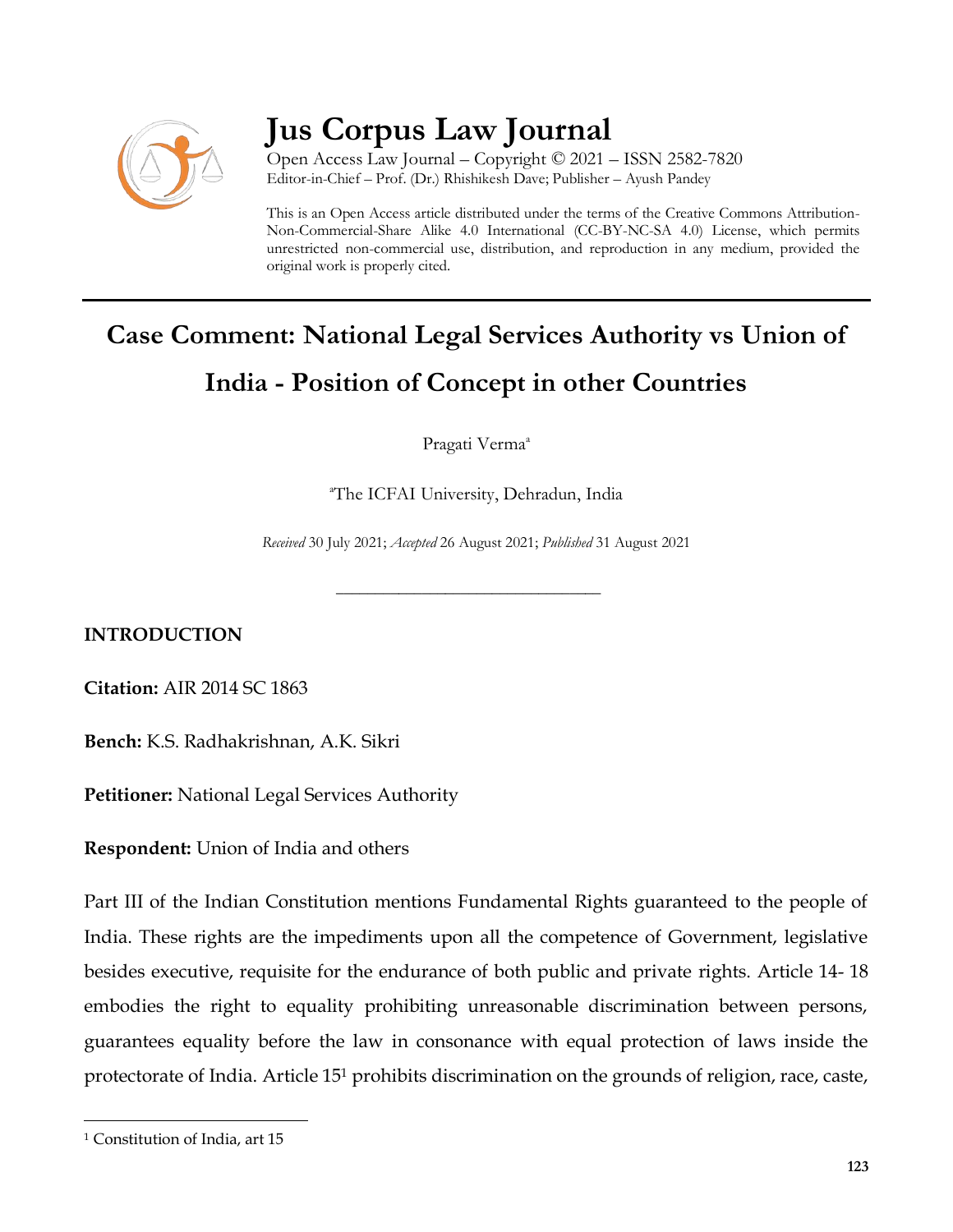sex, or place of birth, or any of them. Article 16<sup>2</sup> confers equality in opportunity in matters related to public employment or appointment. Article 19 talks about the right to freedom including freedom of speech and expression whereas Article 21 induces the *right to life and personal liberty except by the procedure established by law*. Fundamental Rights are sole of the Indian Constitution. The leitmotif backing the insertion of Fundamental Rights in the Indian Constitution is to establish a Government of law and not of man. All these aspects of Fundamental Rights were discussed in the leading case of the National Legal Services Authority (NALSA). The case came up centering the legal and Fundamental rights of persons other than male or female their social position in Society and recognition.

#### **FACTS OF THE CASE**

In the year 2012 the statutory body of India, the National Legal Services Authority considered and rose for legal representation of marginalized sections of society. The body in addition to non-governmental organizations, representing the Kinnar transgender community filed a writ petition to the apex Court of India concerning the fundamental and legal rights of transgender in society. The individual who recognized themselves as Hijra also joined the petition.

#### **ISSUES RAISED**

The petition was coined for the legal declaration of gender identification of the transgender community than the one embarked during the birth. It was debated that the obscurity of their gender specification violates Articles 14 and 21 of the Indian Constitution. The community claimed, their impotency to intimate their identities in terms of gender declining their equal protection of laws and wellbeing in society. The petition urged for legal protection and to recognize this community as a backward community and to grant rights to be able to manifest their self-identified gender in government owned institutions and forms.

 $\overline{\phantom{a}}$ 

<sup>2</sup> Constitution of India, art 16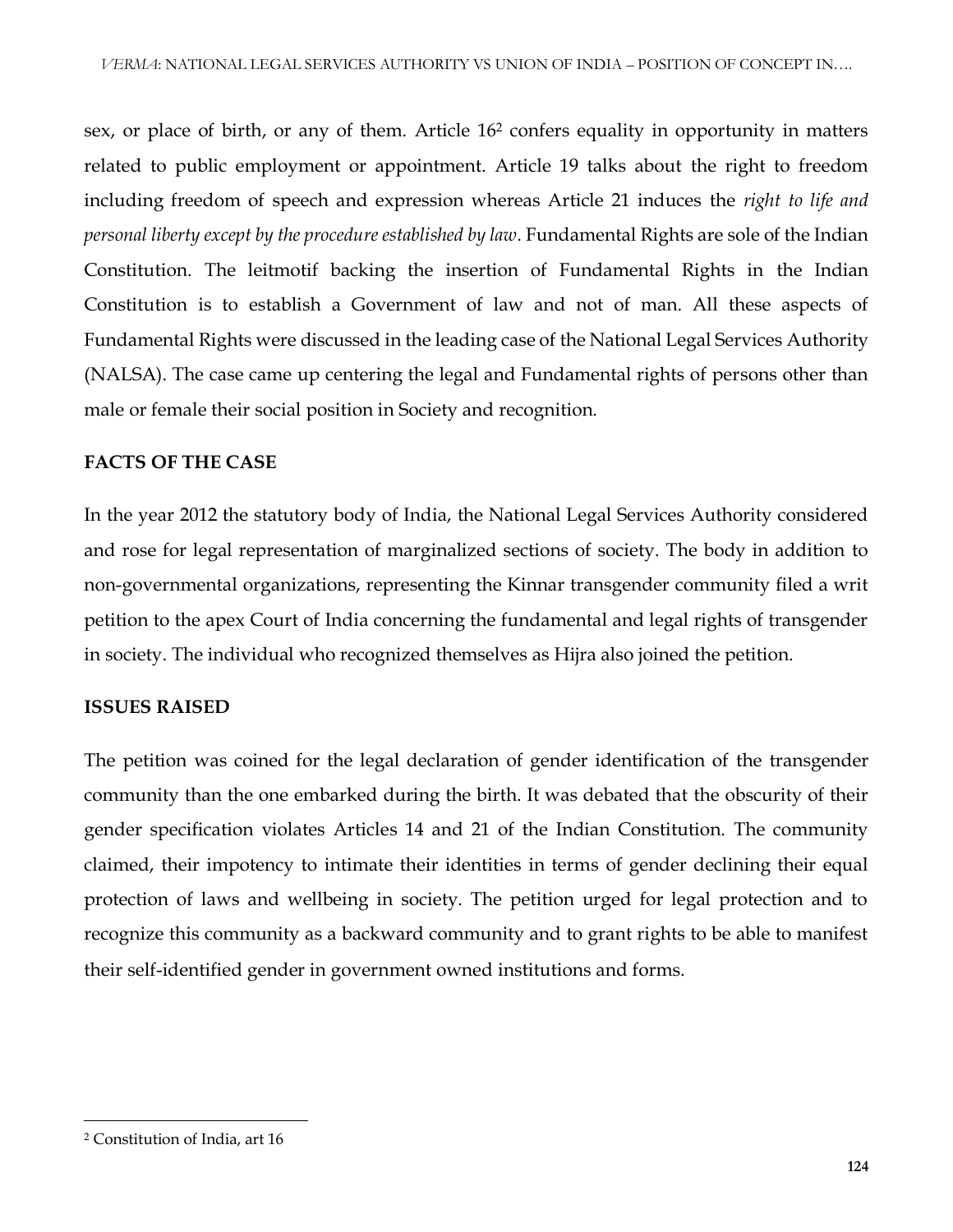### **JUDGEMENT**

The Apex Court stated that Article 14 to be nonrestrictive to the word 'person' and applicable to both male and female and Hijras/transgender persons who are not either male or female lay under the ambit of 'person' under the Constitution. They are authorised for lawful protection of rights in each and every discipline of State ventures undertaking employment, health- care, education, and uniform civil citizenship rights. The expression of the term 'sex' in Articles 15 and 16, however, upholds prejudice based on the grounds of gender specification but unregulated to biotic sex of an individual rather deliberated to include individuals who part their selves from male and female. Transgender has been refused rights as per Article 16(2) and discriminates against them with reference to employment or office undergoing the state on grounds of sex. It is the duty of the State to take affirmative action to grant them participation in public services.

Article 14<sup>3</sup> uses the expression "person", Article 15 and 16 uses "citizen" and "sex" and Article 21 mentions "persons", these all expressions are "gender neutral" and distinctly refers to "human beings". And hence take into consideration Hijras/ transgender within its ambit and not limited to only male or female. The court also contended that the dignity under Article 21 includes the diversity of self expression allowing a person to live a dignified life; the article provides life and personal liberty to an individual. Remembrance of one's gender is the core and essence of the Fundamental Rights, pledging to preserve dignity.

In addition to this the court made the following declarations to be considered:

- Hijras, Eunuchs, distant from binary gender, should be managed as "third gender", in order to shelter their rights as listed in part III of the Constitution.
- Directed Centre and the State Governments to serve them as socially and educationally deprived classes, extending all kinds of reservations subject to admission and appointments.

 $\overline{\phantom{a}}$ 

<sup>3</sup> Constitution of India, art 14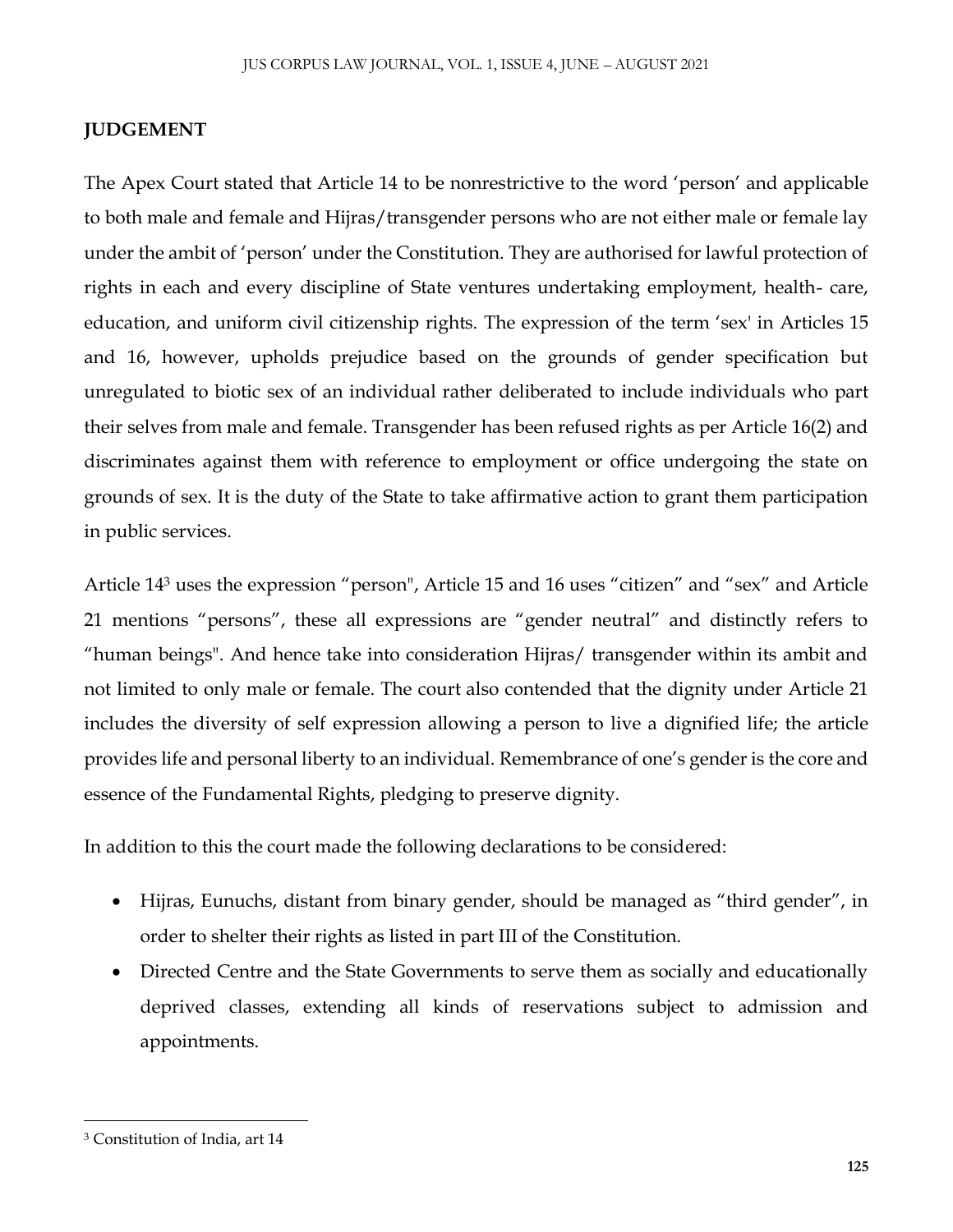- Centre and State Government to wield separate HIV surveillance centres for Hijras/ transgender.
- Centre and State to take measures for the formulation of social welfare schemes pivoting their betterment in society
- Centre and State to take measures to retain their esteem and position society.

While delivering the judgment the Supreme Court took into following judgments:

**Corbett vs Corbett -** The case concerned the validity of a marriage between a male and a transsexuals female. The court mentions adopting chromosomal, gonadal, and genital tests to determine a person's sex for the purpose of marriage. The learned judge constituted that the biological sexual orientation of an individual is fixed at the time of birth and cannot be changed either by natural development or organs of the opposite sex or by medical incision means

**Christine Goodwin vs United Kingdom -** Violations of Article 8, 12, 13, and 14 of the Convention, Protection of Human Rights and Fundamental Freedoms, 1997 was considered by Human Rights European Court. The court held personal and moral security to be enjoyed equally by transsexuals same as any other in the society and not to be estimated as a matter of controversy.

**Attorney General vs Otahuhu Family Court -** The high court of New Zealand observed, in case of transsexual undergoing surgery, no longer to operate his or her initial sex.

### **POSITION IN OTHER COUNTRIES**

As per the International Human Rights Law, several countries have formulated codes for recognizing the rights and welfare of transgender individuals in society. To put them at equal footings and advantages as availed by any other person of the country.

**UK -**The United Kingdom, in the year 2004, enacted General Recommendations Act, 2004. Besides providing legal status to the acquired gender the act highlight the provisions for repercussions of a newly obtained gender status on their rights and aspects with those relating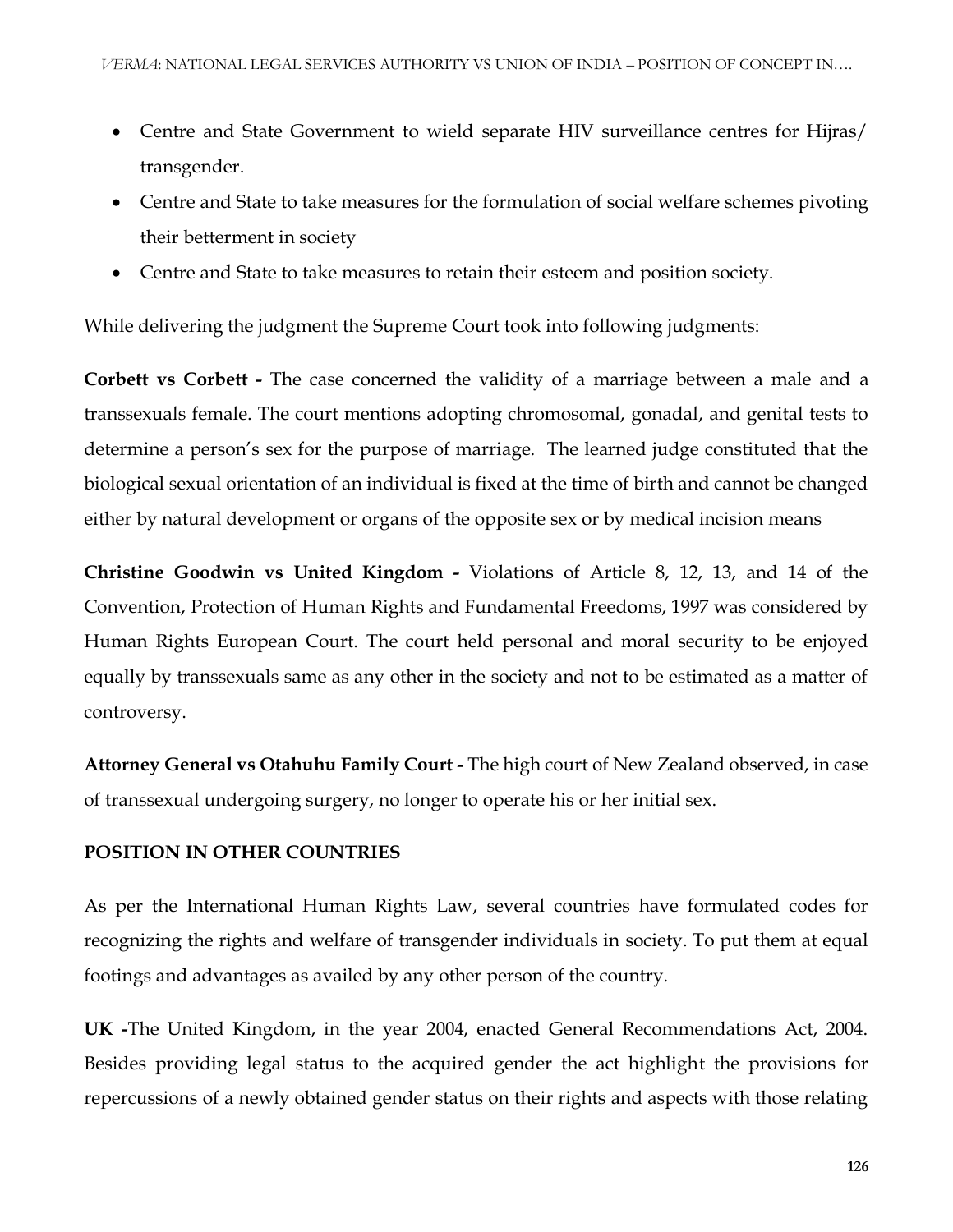to marriage, paternity, accession, social security, and many more. The provision does not make it necessary for a person to undergo SRS.

**Canada -** On June 15, 2017, Canada passed the Transgender Rights Bill C-16 to prevent violence and prejudice against individuals on subjecting to their individuality or gender orientation. The act carried the provisions for the welfare and rights of transgender in society.

**Australia -** Sex Discrimination Act, 1984 and Sex Discrimination Amendment (sexual orientation, gender identity, and intersex status) Act, 2013 mentions gender identity as a source of appearance and mannerisms or other gender associated traits of a person whether regard to the person's ordained sex at birth.

#### **ANALYSIS**

 $\overline{\phantom{a}}$ 

The case of Legal Services Authority v Union of India came to be a historical statement in the history of the Transgender community. The case for the first time concerned the legal position and rights of the transgender community in society. It made this community to be recognized as "third gender", providing equal protection of laws in matters of admission and employment in the public sectors. The case sought the recognition of the transgender community at equal footings. The decision by Supreme Court plays a persuasive value in common law jurisprudence. The case tackled the area that has mostly been untouched or underrated by society and sometimes by law also. The case rose to a historic judgment in the Constitutional history of law.

Following the verdict in the case of Legal Services Authority v Union of India certain remarkable cases came up with the issues subjecting to recognition, rights, welfare, and position of transgender in the society. The case was quoted in *Muhammad Juzaili Bin Monday Khamis v State Government of Nigeria Sembilan, Puttuswamy v Union of India<sup>4</sup>* , *Navtej Sigh Johar v Union of India*<sup>5</sup> , Shiri R K v State of Kerala. The Naz Foundation Case played a significant role in the sexual rights of transgender concerning consensual homosexual sex. Section 377, Indian Penal Code,

<sup>4</sup> *KS Puttuswamy v Union of India* (2017) 10 SCC 1

<sup>5</sup> *Navtej Singh Johar v Union of India* AIR 2018 SC 4321